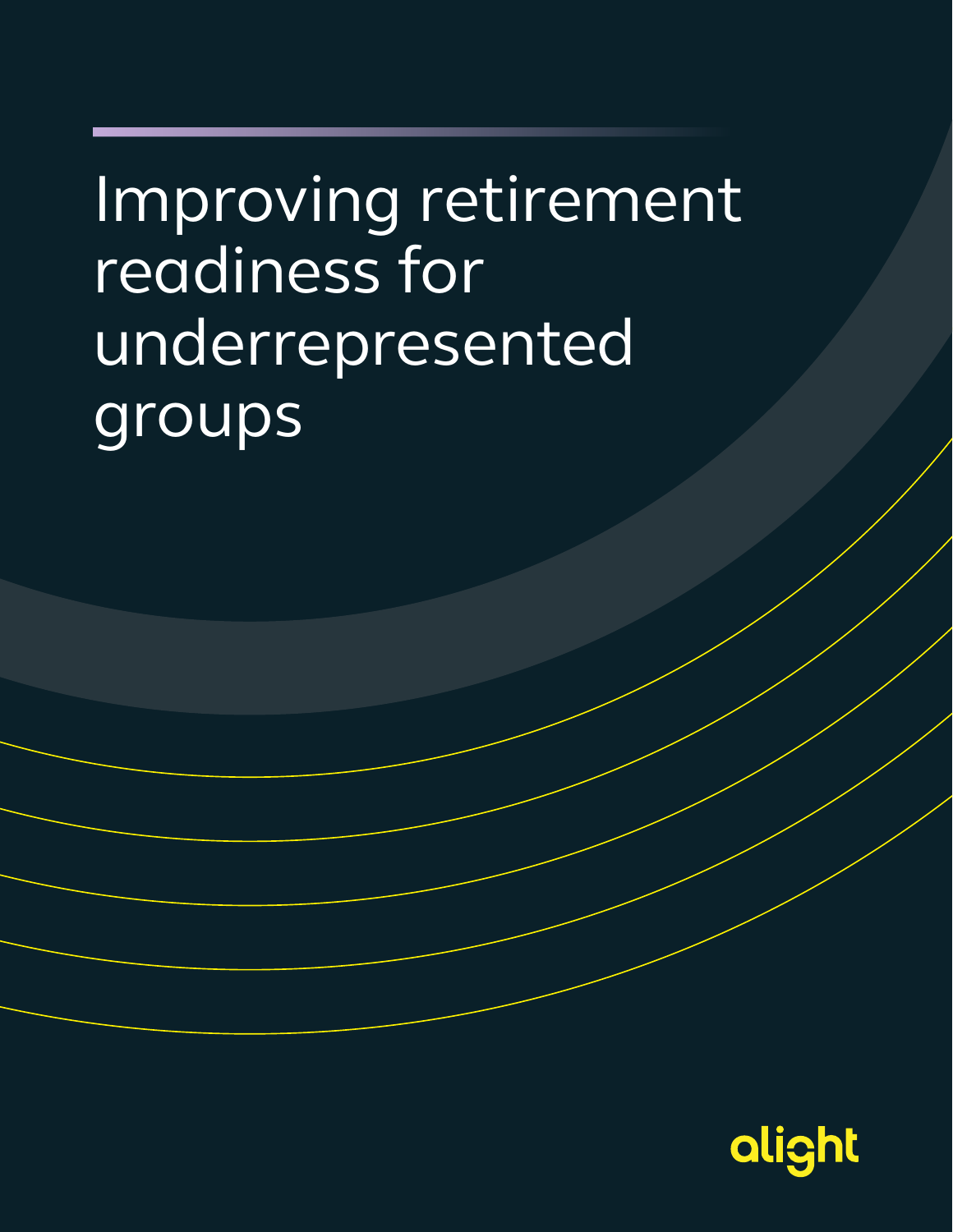America has long been recognized as "the great melting pot" due to the vast numbers of people immigrating to our land in search of a better life. Generations of schoolchildren learned about the phenomenon through a catchy Schoolhouse Rock ditty, and we reaped the benefits of this diversity in the form of food, music, and culture from across the globe.

Employers also benefited from the diverse population, as these individuals brought unique perspectives to the workplace. Along with that diversity came a wide range of behaviors related to saving for retirement. Unfortunately, many of those behaviors have not led to a positive outcome. That leaves employers wondering what they can do to help diverse workers increase their retirement savings, so they have the confidence to retire how and when they want.

From a race and ethnicity perspective, long-term data from the Bureau of Labor Statistics shows the number of non-white U.S. workers has doubled since 1979 and currently stands at one-quarter of the workforce<sup>1</sup>. The Hispanic or Latinx portion grew from 5% to 18%2 . The diversity extends beyond racial and ethnic groups:

- Over the last several decades, women increased from about one-quarter of the civilian labor force to nearly half<sup>3</sup>.
- About 10 million U.S.-based workers have a disability<sup>4</sup>.
- Over 5% of U.S. adults identify as LGBTQ+, including one out of every six members of Gen Z<sup>5</sup>.

Companies that have been focusing on diversity, equity, and inclusion have realized significant benefits to their bottom line. According to McKinsey & Company, employers in the top quartile of diversity among their executive teams achieved profitability that was 36% higher than those in the bottom quartile<sup>6</sup>.

Perhaps because of this, employers are turning their attention to reviewing their diversity and inclusion efforts. Alight research shows that eight out of 10 companies say they are very likely or moderately likely to expand inclusion and diversity efforts in their retirement and financial wellbeing plans in 20227 .

This includes examining their financial benefits to determine if employees have an equitable opportunity to enhance their financial wellbeing. Given our experience with retirement and financial wellbeing programs, this paper outlines specific plan features and strategies that can help bolster savings for underserved workers.



<sup>1</sup> US Bureau of Labor Statistics, *Labor force characteristics by race and ethnicity, 2019*, 2020

<sup>2</sup> Ibid

<sup>3</sup> Department of Labor, *Women in the Labor Force*, 2020

<sup>4</sup> US Census Bureau, *Workers with a Disability by Detailed Occupation,* 2017

<sup>5</sup> Gallup, *LGBT Identification Rises to 5.6% in Latest US Estimate*, 2021

<sup>6</sup> McKinsey & Company, *Diversity Wins: Why Inclusion Matters*, 2020

<sup>7</sup> Alight Solutions, *2022 Hot Topics in Retirement and Financial Wellbeing*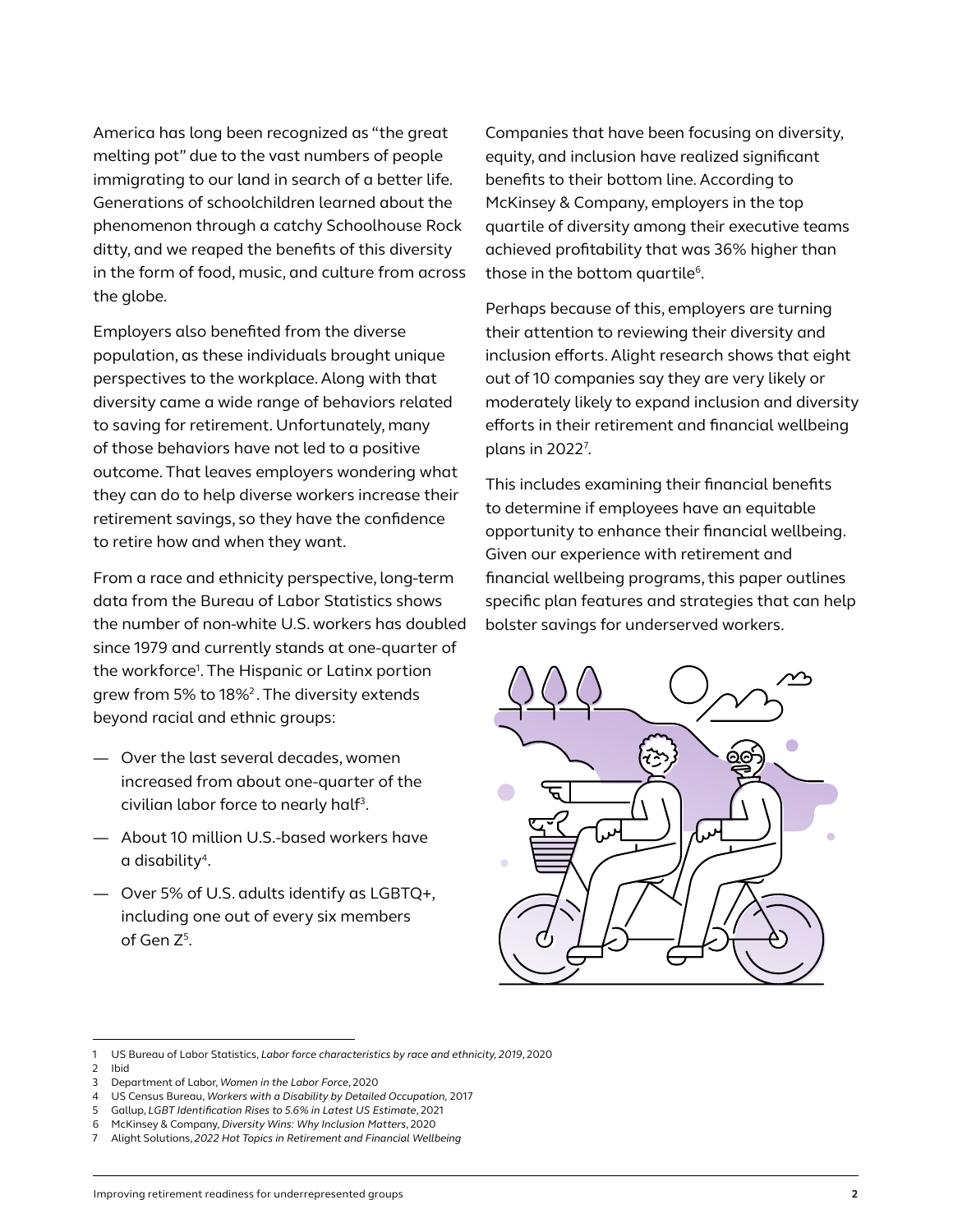# 1.) Embed financial wellbeing principles within retirement plan design

No one is going to argue that saving for retirement isn't important. However, when many workers face day-to-day financial challenges, setting aside money for the future can take a back seat to paying today's bills. Even among resolute retirement savers, emergencies can throw well-laid retirement planning into a tailspin unless there are sufficient savings in place.

Unfortunately, there are wide discrepancies in the amount of emergency savings between races and ethnicities. According to the Survey of Consumer Finances, white families typically have more than four times the amount of emergency savings as families of color8. It's estimated that 36% of white families would be able to cover six months of living expenses, compared to just 14% of Black or African American families and 10% of Hispanic or Latinx families<sup>9</sup>. As a result, people of color in 401(k) plans are more likely to take a loan against their plan account, even when isolating for variables such as pay<sup>10</sup>.

Only about half of LGBTQ+ people say that they'd be able to get by without disruption if they had a sudden expense of \$500, compared to 63% of the general population<sup>11</sup>. There's also evidence that LGBTQ+ individuals may have a harder time getting approved for loans. According to research from Iowa State University, same-sex borrowers are 73% more likely to be denied when applying for a mortgage. Those who are approved tend to have higher interest rates<sup>12</sup>.

From a gender perspective, only about half of women have an emergency fund, compared to more than two-thirds of men $13$ . Among those with emergency funds, women tend to have less saved than their male counterparts. Roughly 55% of men say they could cover three months of expenses, while just 43% of women are confident they could do the same<sup>14</sup>.

Employers can help workers build up savings for non-retirement needs. For some, this could be an out-of-plan dedicated program aimed at helping workers establish emergency savings. For others, it may entail adding plan features like after-tax contributions that allow workers to access their savings without as many penalties and restrictions as before-tax accounts.

<sup>8</sup>Federal Reserve, *Disparities in Wealth by Race and Ethnicity in the 2019 Survey of Consumer Finances,* September 28, 2020

<sup>9</sup> Bhutta, Blair, Dettling, and Moore, *COVID-19, the CARES Act, and Families' Financial Security,* 2020

<sup>10</sup> Alight Solutions recordkeeping data, 2020

<sup>11</sup> Mass Mutual, *LGBTQ Financial Security Study,* 2017

<sup>12</sup> Sun and Gao, *Lending Practices to Same-Sex Borrowers,* 2019

<sup>13</sup> Financial Finesse, *Research Year in Review,* 2020

<sup>14</sup> Bankrate, *Survey: More than Half of Americans Couldn't Cover Three Months of Expenses with an Emergency Fund, 2021*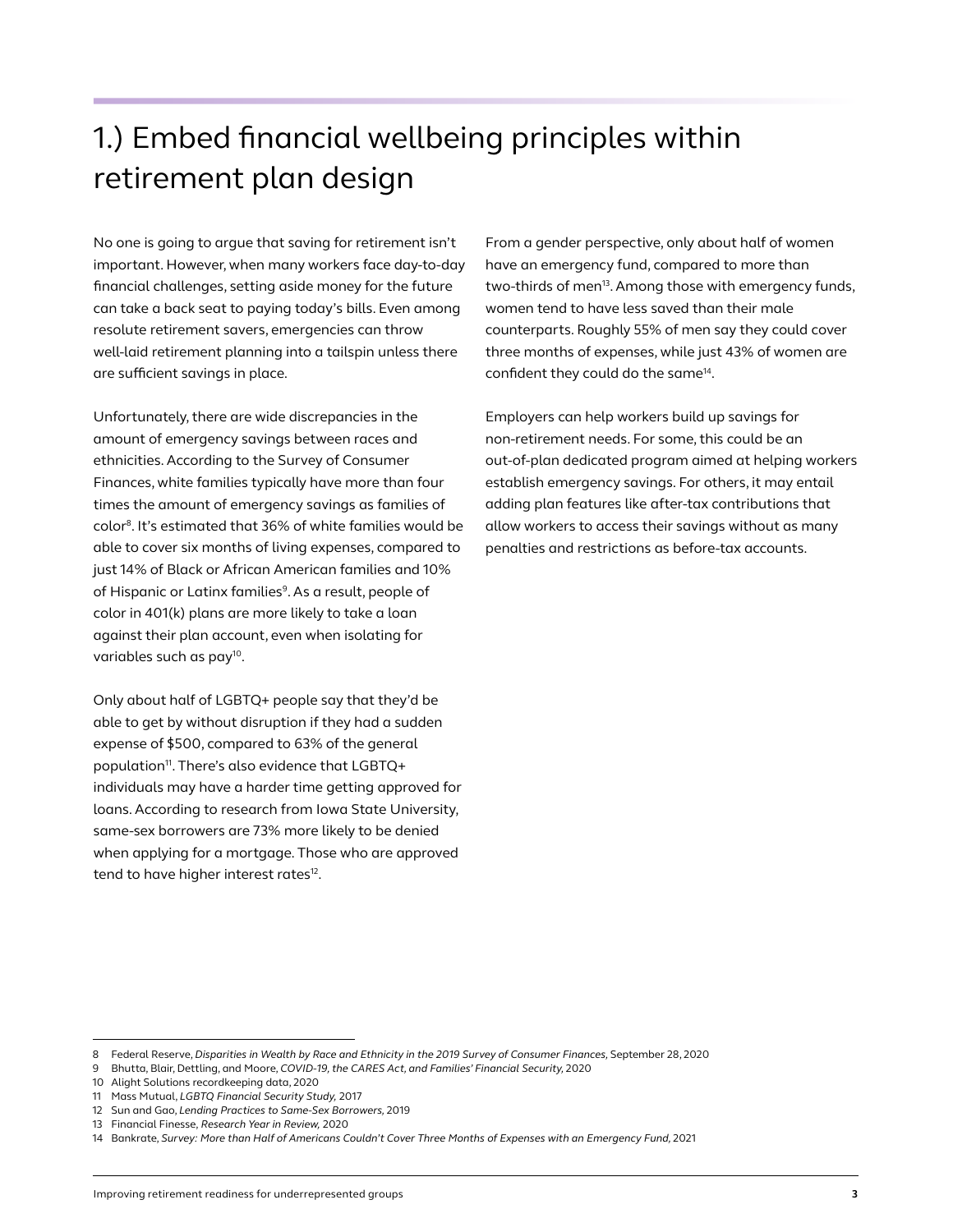## 2.) Consider diversity, equity, and inclusion in the investment selection process

Only a handful of companies have examined the culture and diversity of the asset managers in their 401(k) plans, but nearly 40% of employers said they were very likely to do so in 202215. While this is increasingly considered "the right thing to do," there's ample evidence that companies with strong initiatives to enhance diversity and inclusion outperform their peers<sup>16</sup>. The Knight Foundation found both women-owned and minority-owned firms are overrepresented in top-quartile performers among mutual funds, hedge funds, and private equity<sup>17</sup>.

Since diversity, equity, and inclusion form the backbone of the "S" in ESG (Environmental, Social, and Governance) funds, there could be increased interest for funds that invest in companies with DE&I initiatives. In 2020, one out of every three dollars under professional management in the United States was managed according to ESG investing strategies<sup>18</sup>. Moreover, inflows to ESG funds doubled from their high in 2019 and achieved a level nearly 10 times what was seen in 2018<sup>19</sup>. This growth is expected to continue. Research from the CFA Institute shows that 85% of CFA charter holders take ESG factors into consideration and three-quarters expect the influence of ESG factors to increase in the next five years<sup>20</sup>.

Over the past several years, there's been growth in assets under management of minority-owned and women-owned firms. However there's still a long way to go. Between 2016 and 2021, the percentage of assets under management by diverse-owned funds only increased from 1.0% to 1.4%<sup>21</sup>.



<sup>15</sup> Alight Solutions*, Hot Topics in Retirement and Financial Wellbeing,* 2022

<sup>16</sup> See, for example, McKinsey & Company, *Why Diversity Matters,* 2015; Credit Suisse, *Strong Diversity and Inclusion Practices are Good for Business*, 2020; Morningstar, *How Can Investors Measure Diversity, Equity, and Inclusion?*, 2021

<sup>17</sup> Knight Foundation, *Diversifying Investments: A Study of Ownership Diversity and Performance in the Asset Management Industry*, 2019

<sup>18</sup> US SIF, *Report on US Sustainable and Impact Investing Trends,* 2020

<sup>19</sup> Morningstar, *A Broken Record: Flows for U.S. Sustainable Funds Again Reach New Heights*, 2021

<sup>20</sup> CFA Institute, *Future of Sustainability in Investment Management: From Ideas to Reality*, 2021

<sup>21</sup> Bella Private Markets, *Knight Diversity of Asset Managers Research Series: Industry,* 2021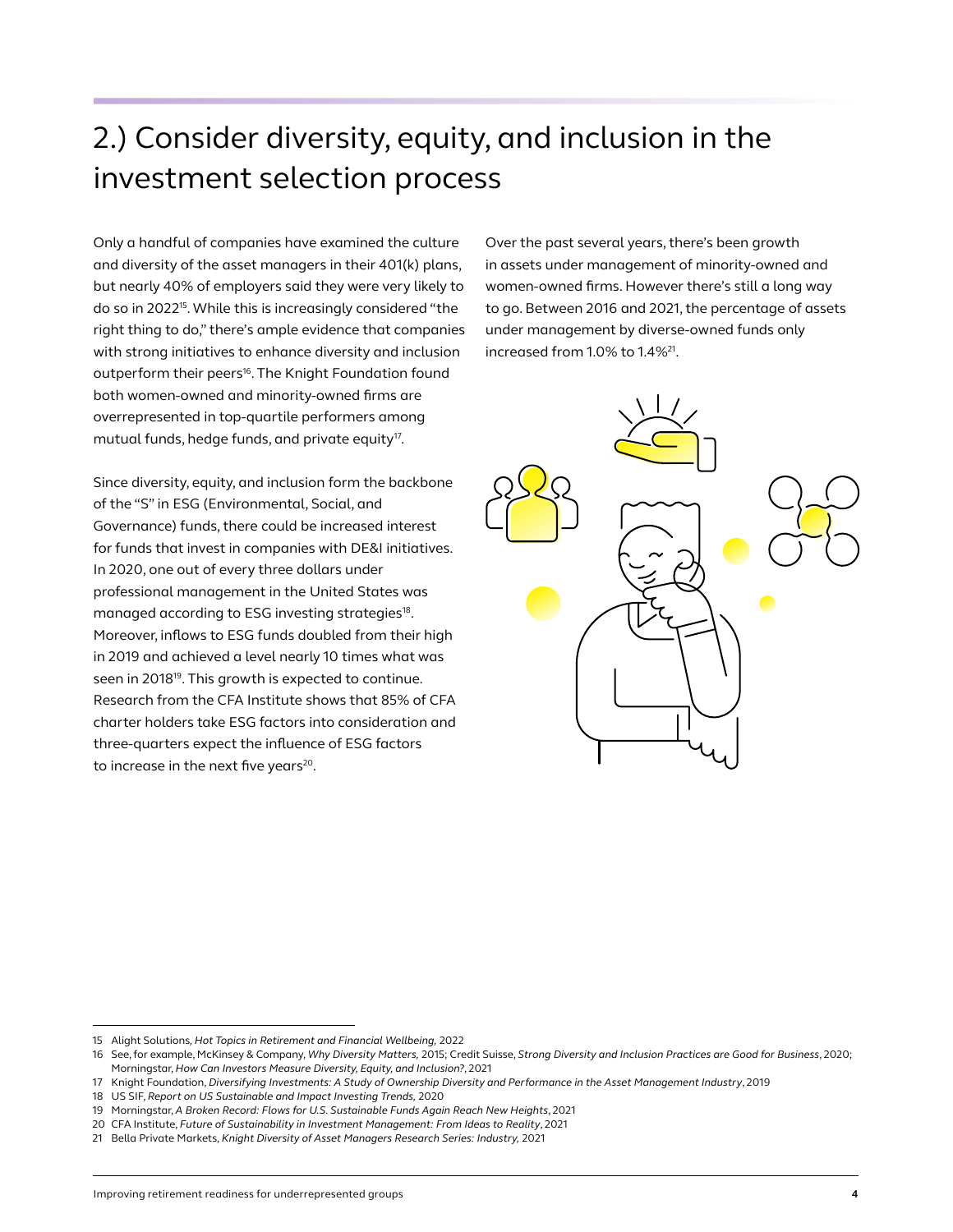### 3.) Have a diverse savings communication strategy

Benefits such as a 401(k) plan or financial wellbeing tools are only worthwhile if workers use them, so having a robust communication strategy is critical to their success. While there's no playbook on how to incorporate diversity and equity into communications, here are some helpful guidelines:

- 1. Speak to an audience of one by tailoring communication strategies to the individual. Incorporate everything you know about the person to craft a message that best resonates with them. You may need to translate the communication into the person's native language.
- 2. Establish standards for inclusive language. Online tools like the Diversity Style Guide can help by pointing out potentially offensive words and providing suggestions for words that should be used instead.
- 3. Use visual storytelling. Are there opportunities to feature more races, body types, ages, and physical abilities in photos and other non-text communications?
- 4. Be authentic. Don't use photos of people who don't represent the people you're trying to capture. In certain cases, using photos of actual workers or clients can be better than stock photographs.
- 5. Go mobile. People of color are less likely to have a traditional computer and home internet access than whites, but there's no difference in the percentage of people who have smartphones<sup>22</sup>. One-quarter of Hispanics say they are smartphone-dependent to access the internet—double the percentage of whites and notably higher than the 17% of Black people<sup>23</sup>. Communications that can't be accessed on mobile devices run the risk of excluding underserved populations.
- 6. Ensure that all content is accessible to all users and is 508(c) compliant.

None of these suggestions is a silver bullet, but they provide a starting point for thinking about how best to communicate with a diverse population.



<sup>22</sup>Pew Research Center, *Home Broadband Adoption, Computer Ownership Vary by Race, Ethnicity in the U.S.,* 2021

<sup>23</sup> Pew Research Center, *Mobile Technology and Home Broadband,* 2021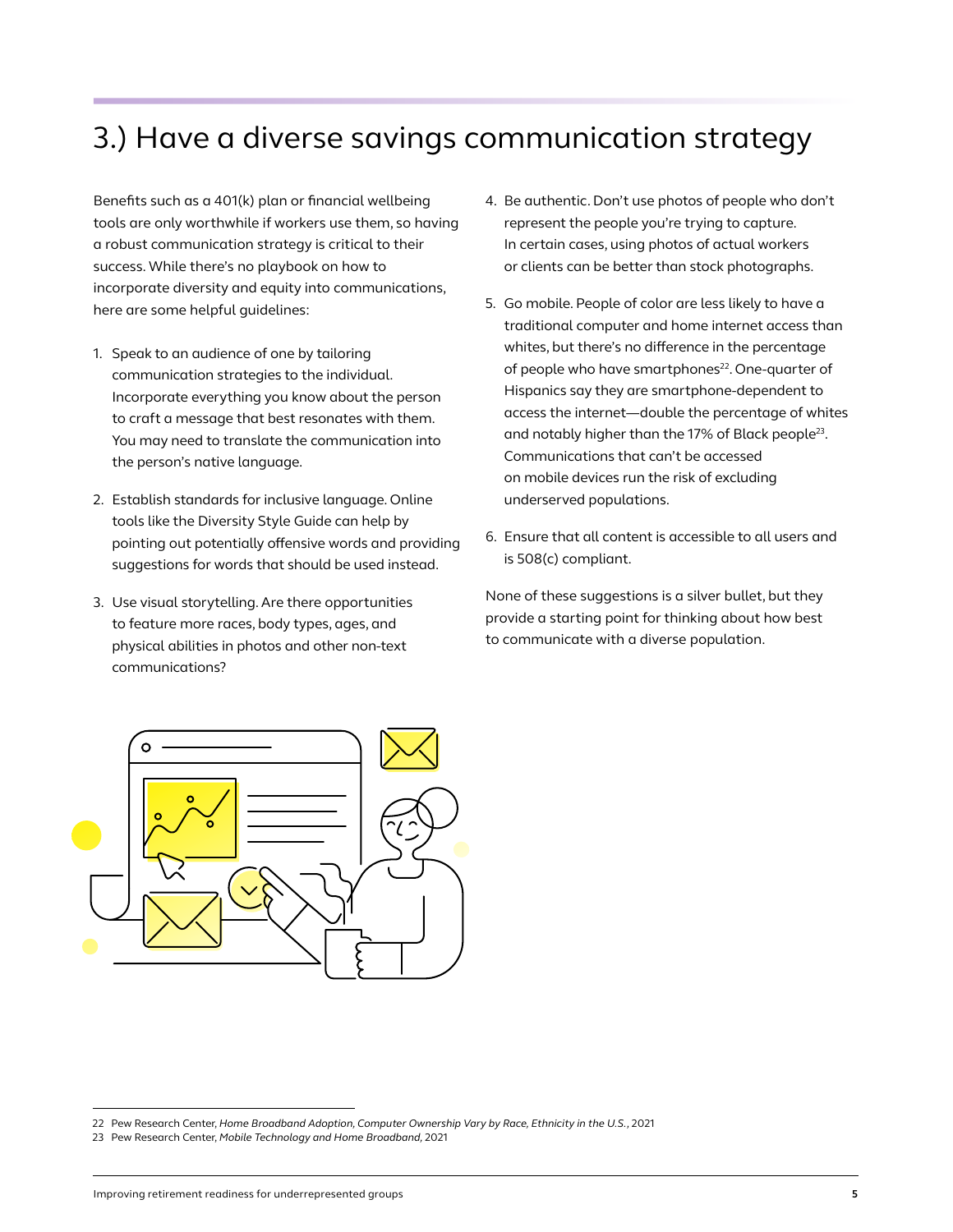### 4.) Provide benefit equity in the retirement plan

White non-Hispanic families are 50% more likely to have a retirement account as their Black counterparts and more than twice as likely as Hispanics<sup>24</sup>. Granted whites are more likely to have access to retirement accounts than other races and ethnicities<sup>25</sup>, but there remains a difference in the participation rates within retirement plans as well. Since our seminal study with Ariel Investments entitled 401(k) Plans in Living Color a decade ago, Alight has found that whites and Asian Americans participate at a higher rate than Black people or African Americans and Hispanics or Latinx<sup>26</sup>.

#### **Percentage of families owning at least one retirement account by race/ethnicity**



Features like automatic enrollment have helped close the gap, but differences remain. Currently, roughly 90% of white families with access to an employer-sponsored savings plan are participating, compared to about 80% of Black people and 75% of Hispanics<sup>27</sup>.

Prudential finds LGBTQ+ workers are less likely to participate in their employers' retirement plan<sup>28</sup>, while Mass Mutual research indicates 70% of LGBTQ+ workers feel they are behind on their retirement savings $^{29}$ .

There are actionable steps that employers can take to diminish the differences. For example, employers can provide workers with a contribution that is not tied to a match. Currently, about one-quarter of large plans have a non-elective feature like this<sup>30</sup>. Employers can tweak the matching formula to help keep the costs consistent with the current program. For example, instead of offering a \$1-for-\$1 match on 6%, an employer can provide \$0.50-per-\$1 match on 6% with a 3% non-elective contribution. Plan formulas can also be tweaked to provide the non-elective contribution to only more vulnerable populations like workers earning below a specified pay threshold.

If changing the plan formula isn't an option, employers may consider implementing an automatic enrollment "backsweep." This is when employers enroll non-participants into the plan unless the individuals opt out. About one in 10 companies is planning on doing a backsweep this year<sup>31</sup>.

<sup>24</sup> Federal Reserve, *Disparities in Wealth by Race and Ethnicity in the 2019 Survey of Consumer Finances*, September 28, 2020 25 Ibid.

<sup>26</sup> Ariel Investments and Hewitt Associates, *401(k) Plans in Living Color*, 2012

<sup>27</sup> Federal Reserve, *Disparities in Wealth by Race and Ethnicity in the 2019 Survey of Consumer Finances*, September 28, 2020

<sup>28</sup> Prudential, *The LGTB Financial Experience*, 2017

<sup>29</sup> Mass Mutual, *LGBTQ Financial Security Study*, 2017

<sup>30</sup> Alight Solutions, *Trends & Experience in Defined Contribution Plans,* 2021

<sup>31</sup> Ibid.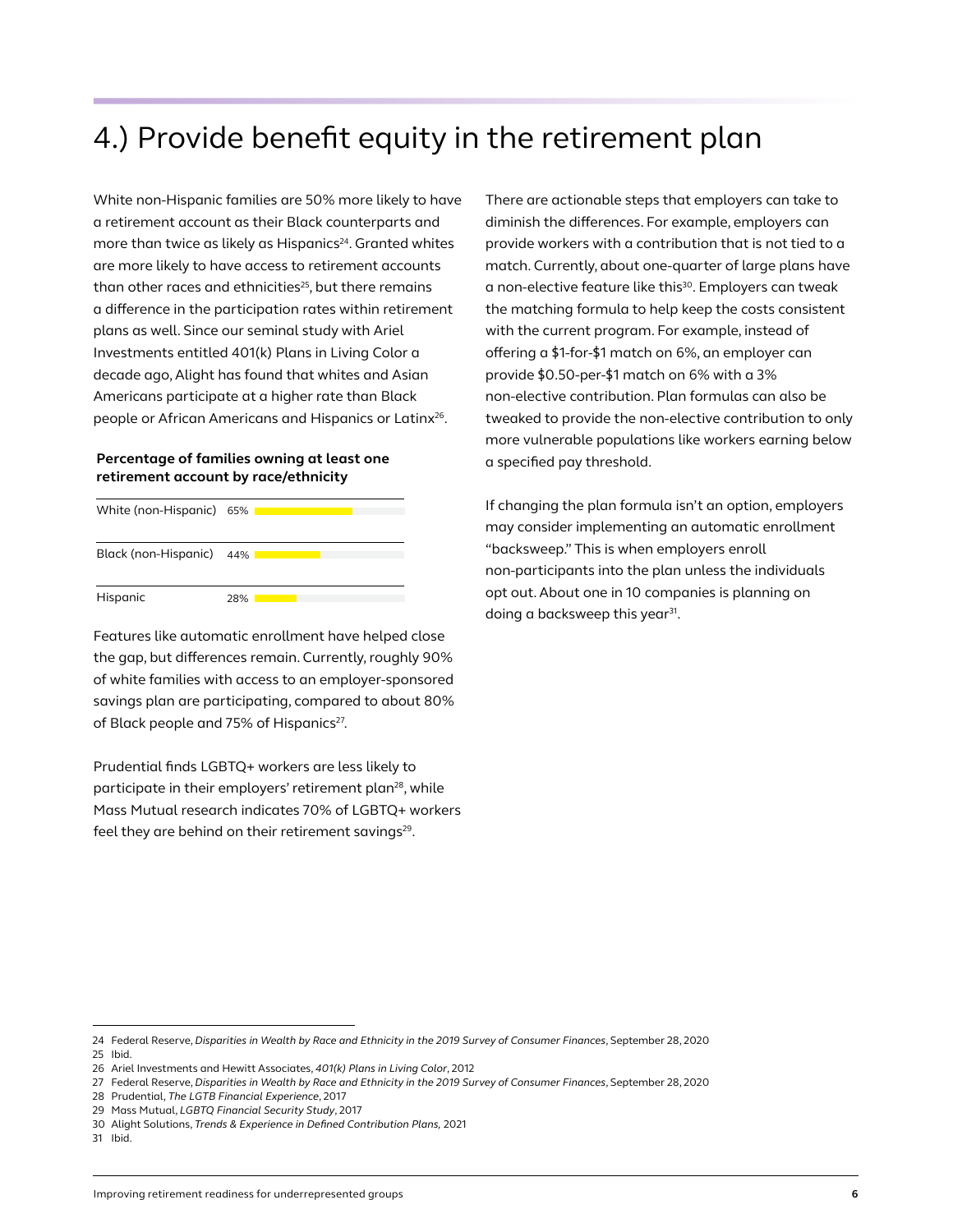### 5.) Align retirement plan design with DE&I research

One of the great successes of the Pension Protection Act of 2006 was the widespread legalization of automatic enrollment. Over the last 15 years, we've seen approximately three-quarters of employers adopt this feature<sup>32</sup>, which has certainly helped increase plan participation. Plans with automatic enrollment achieve an average participation rate of 88%, a full 20 percentage points higher than plans without automatic enrollment $33$ .

Differences in participation exist across all segments of the workforce, but they are most pronounced among groups where active enrollment has the lowest rates:

- Workers in their 20s: With automatic enrollment: 86%. Without automatic enrollment: 50%
- Workers making \$20K \$39K: With automatic enrollment: 79% Without automatic enrollment: 61%
- Workers with less than one year of service: With automatic enrollment: 84%. Without automatic enrollment: 42%

With success comes scrutiny. While automatic enrollment is good at getting workers into the plan, data shows that people who are subject to automatic enrollment save less than those who are not<sup>34</sup>. To help combat this, employers have changed plan provisions to increase the initial default rate, add contribution escalation, and raise the escalation ceiling<sup>35</sup>.

#### **Distribution of default contribution rates 2011 vs 2021**



**Prevalence of automatic contribution escalation with automatic enrollment - 2011**

**Prevalence of automatic contribution escalation with automatic enrollment - 2021**



#### **Distribution of escalation ceilings 2011 vs 2021**

| Less than 6%  | 4%  | 2011 |
|---------------|-----|------|
|               | 3%  | 2021 |
| 6%            | 50% |      |
|               | 25% |      |
| 7% to 9%      | 6%  |      |
|               | 4%  |      |
| 10%           | 28% |      |
|               | 37% |      |
| 11% to 14%    | 1%  |      |
|               | 1%  |      |
| 15%           | 6%  |      |
|               | 25% |      |
| More than 15% | 5%  |      |
|               | 4%  |      |

<sup>32</sup> Ibid.

<sup>33</sup> Alight Solutions, *Universe Benchmarks*, 2021

<sup>34</sup> Ibid.

<sup>35</sup> Alight Solutions, *Trends & Experience in Defined Contribution Plans*, 2021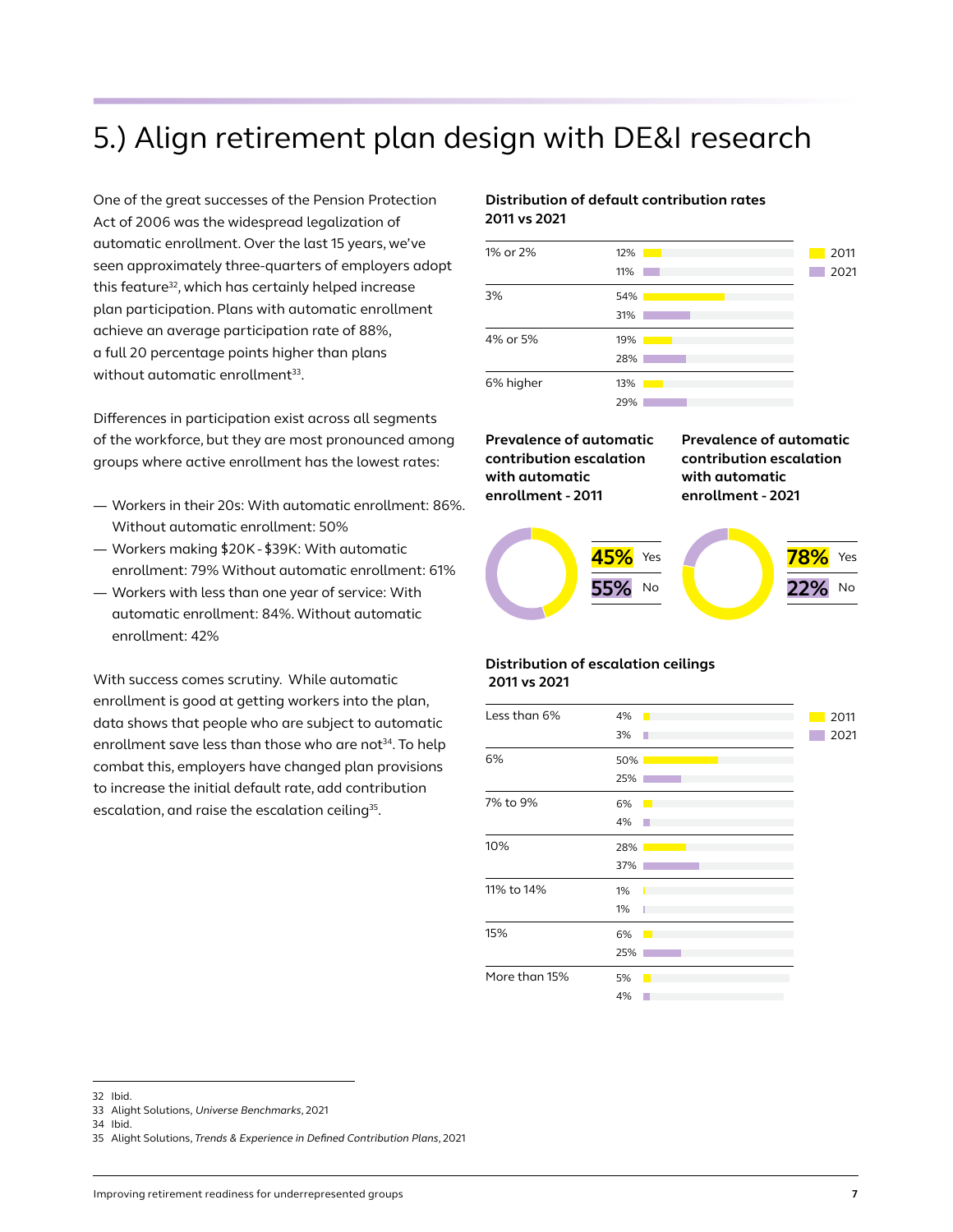# 6.) Facilitate financial stability during employment changes

A hallmark of retirement savings is the accumulation of assets during the working years to have sufficient income during the golden years. Unfortunately, many people cash out their retirement savings when they change jobs. According to some estimates, nearly one out of every five dollars in inactive participants' accounts gets cashed out every year<sup>36</sup>. The smallest balances are often cashed out at the highest rate.

Fortunately, there's a solution to help keep small balances earmarked for retirement. Auto-portability by Retirement Clearinghouse can substantially reduce the number of automatic cash-outs that occur when people change employers by linking together saving plans and having the funds automatically transfer from the former employer's plan to the current employer's plan. According to the Employee Benefits Research Institute (EBRI), the estimated impact of auto-portability for balances less than \$5,000 is over \$1.5 trillion<sup>37</sup>.

The impact is most profound for marginalized groups. Although data shows race and ethnicity don't play a meaningful difference in the number of jobs someone has<sup>38</sup>, there's a difference in what people do with their 401(k) balances when they leave an employer. While less than one-third of all DC participants cash out small balances, 57% of Hispanics or Latinx and 63% of Black people or African Americans cash out their small balances<sup>39</sup>. According to EBRI, auto-portability can help 67 million minority job-changers preserve savings over a generation resulting in over \$600 billion of incremental savings<sup>40</sup>.



<sup>36</sup> Cerulli Associates, *DC Recordkeepers: Direction of Retired/Separated Participant Assets*, 2020

<sup>37</sup> EBRI, *The Impact of Auto Portability on Preserving Retirement Savings Currently Lost to 401(k) Cashout Leakage*, 2019

<sup>38</sup> Bureau of Labor Statistics, *Number of Jobs, Labor Market Experience, Marital Status, and Health: Results from a National Longitudinal Study*, 2021 39 Retirement Clearinghouse, *How Sponsors can Help Minorities Save More for Retirement*, 2020

<sup>40</sup> EBRI, *The Impact of Auto Portability on Preserving Retirement Savings Currently Lost to 401(k) Cashout Leakage*, 2019